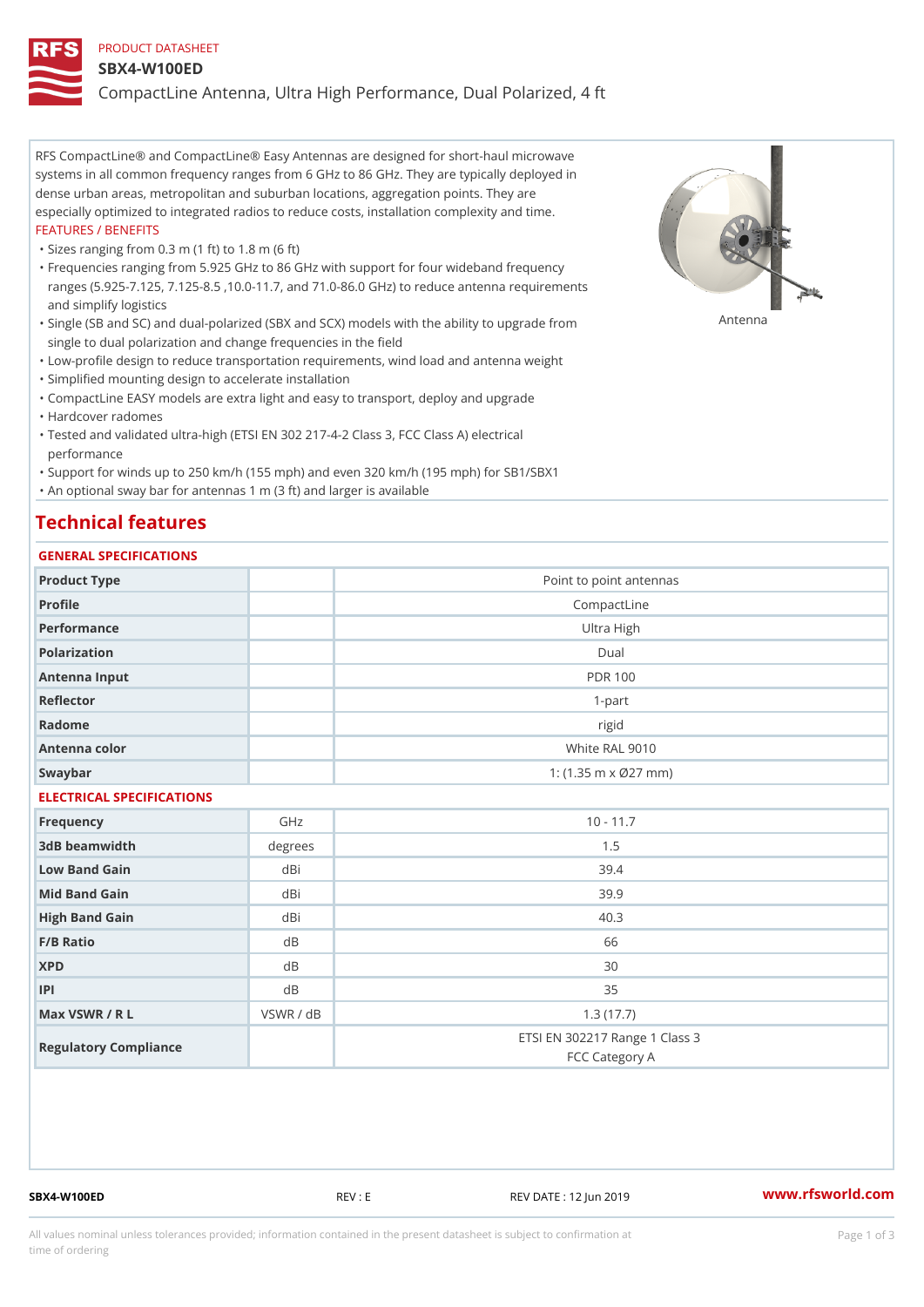# PRODUCT DATASHEET

### SBX4-W100ED

CompactLine Antenna, Ultra High Performance, Dual Polarized, 4 ft

| MECHANICAL SPECIFICATIONS                                  |              |                                                   |  |
|------------------------------------------------------------|--------------|---------------------------------------------------|--|
| Diameter                                                   | ft $(m)$     | 4(1.2)                                            |  |
| Elevation Adjustment                                       | degrees      | ± 15                                              |  |
| Azimuth Adjustment                                         | degrees      | ± 15                                              |  |
| Polarization Adjustment                                    | degrees      | Dual                                              |  |
| Mounting Pipe Diameter<br>minimum                          | $mm$ (in)    | 114(4.5)                                          |  |
| Mounting Pipe Diameter<br>maximum                          | $mm$ (in)    | 114(4.5)                                          |  |
| Approximate Weight                                         | kg (lb)      | 30(66)                                            |  |
| Survival Windspeed                                         | $km/h$ (mph) | 200 (125)                                         |  |
| Operational Windspeed                                      | $km/h$ (mph) | 200 (125)                                         |  |
| <b>STRUCTURE</b>                                           |              |                                                   |  |
| Radome Material                                            |              | rigid                                             |  |
| FURTHER ACCESSORIES                                        |              |                                                   |  |
| optional Swaybar                                           |              | 1: SMA-SK-4 (1.35 m x Ø33 mm)                     |  |
| Further Accessories                                        |              | SMA-SKO-UNIVERSAL : Universal sway bar fixation l |  |
| MOUNTOUTLINE                                               |              |                                                   |  |
| m m<br>$Dimension_A$<br>(in)                               |              | 1262(49.7)                                        |  |
| m m<br>$Dimension_B$<br>(i n)                              |              | 608 (23.9)                                        |  |
| m m<br>$Dimension_C$<br>(i n)                              |              | 270 (10.6)                                        |  |
| $Dim_D -$<br>m m<br>$114$ m m $(4.5$ _ ir $)$ $R$ ii p $e$ |              | 358 (14.1)                                        |  |
| m m<br>$Dimension$ = E<br>(in)                             |              | 59(2.3)                                           |  |
| m m<br>$Dimension_F$<br>(in)                               |              | 230(9.1)                                          |  |
| m m<br>$Diminension_G$                                     |              | 186(7.3)                                          |  |

SBX4-W100ED REV : E REV DATE : 12 Jun 2019 WWW.rfsworld.com

All values nominal unless tolerances provided; information contained in the present datasheet is subject to Pcapgelio an atio time of ordering